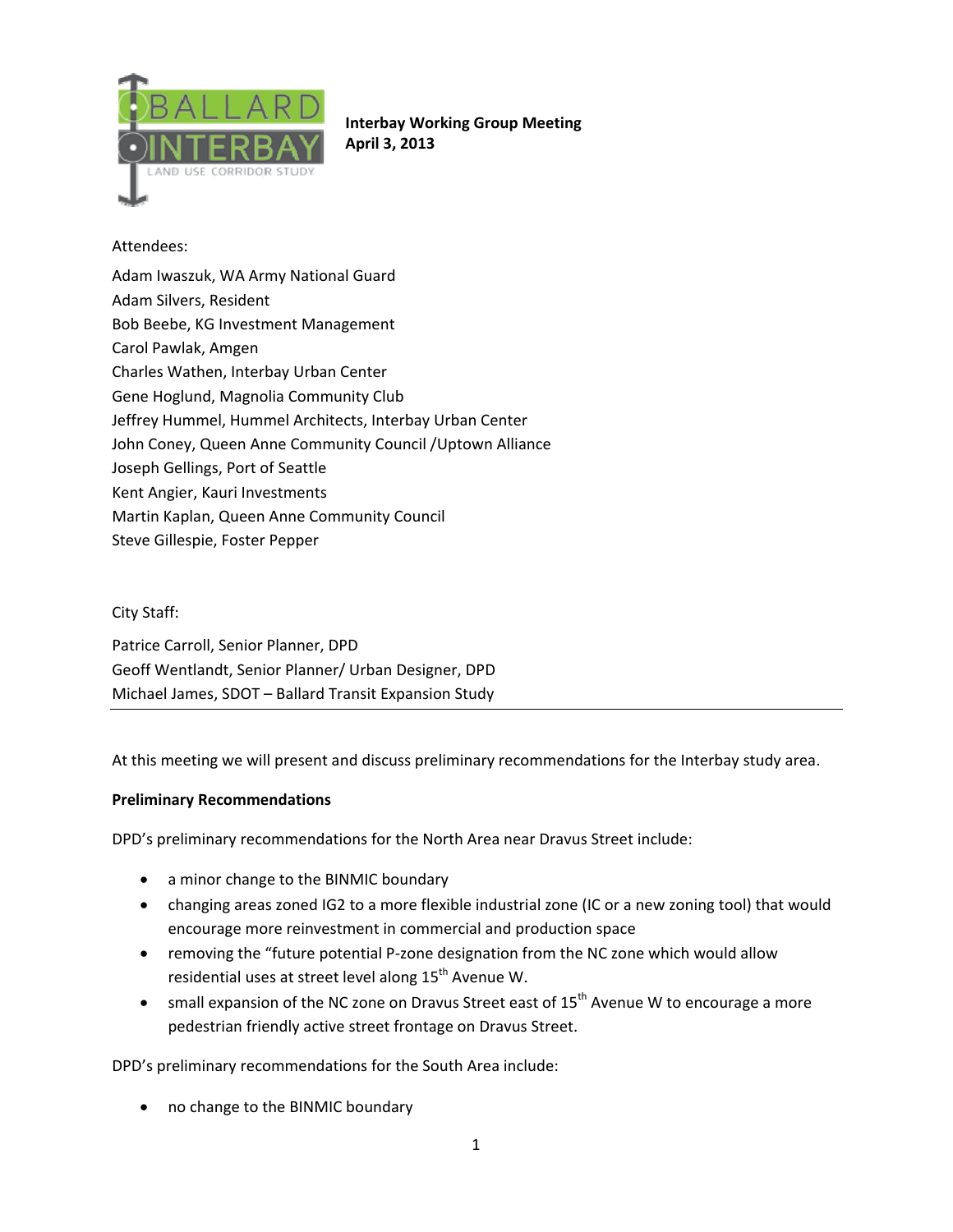- no change at this time on the Armory site, but consider future contract rezone request that could accommodate a range of commercial uses including large format retail
- changing remaining areas zoned IG2 to IC-65

Comments on Preliminary Recommendations:

- Armory site should be rezoned now.
	- o Leaving the Armory site zoned as IG2 is depressing it will stay that way for the next 30 years.
	- o Process to entitle the Armory site through a contract rezone will be a 6‐year process.
	- o The contract rezone is a highly political process, and will be affected because this is an election year.
- Interbay should be rezoned to allow more residential development.
	- $\circ$  Interbay has great potential for mixing residential and commercial these recommendations miss that opportunity.
	- o Interbay is a great area for residential because of the proximity to frequent transit service (Rapid Ride), future high capacity transit, and recreational resources.
	- o The city has a critical need for more affordable housing and this area could play a role in fulfilling that need.
	- o ULI conference highlighted the affordable housing crisis in Seattle. There are not a lot of options for affordable housing close to downtown.
	- o Poor soils will make development a bit more expensive.
- Interbay is not the Dwamish MIC. W should not treat them the same.
- Washington National Guard will need to replace their facility and will use value of current property to fund new facility. A low value on current property will affect ability to build a new facility.
- Don't agree with more residential development or more commercial development. Need to protect industrial jobs.
- Should we figure out what we want to see at the Armory now?
- This is a 25‐year plan this could be a regional anchor.
- These recommendations do not represent a vision.
- The land is too valuable to remain industrial. A car repair business can be there, but will have to change more for their services.
- If the city wants to subsidize industrial development, it should do it in other ways.
- What about cannabis production that could be a good industrial use for Interbay.
- The proposed NC zoning is a church. Is there some redevelopment proposed? (Answer there is not a redevelopment proposal.)

## **Other Comments**

• DESC is about to acquire a site in Interbay for affordable housing.